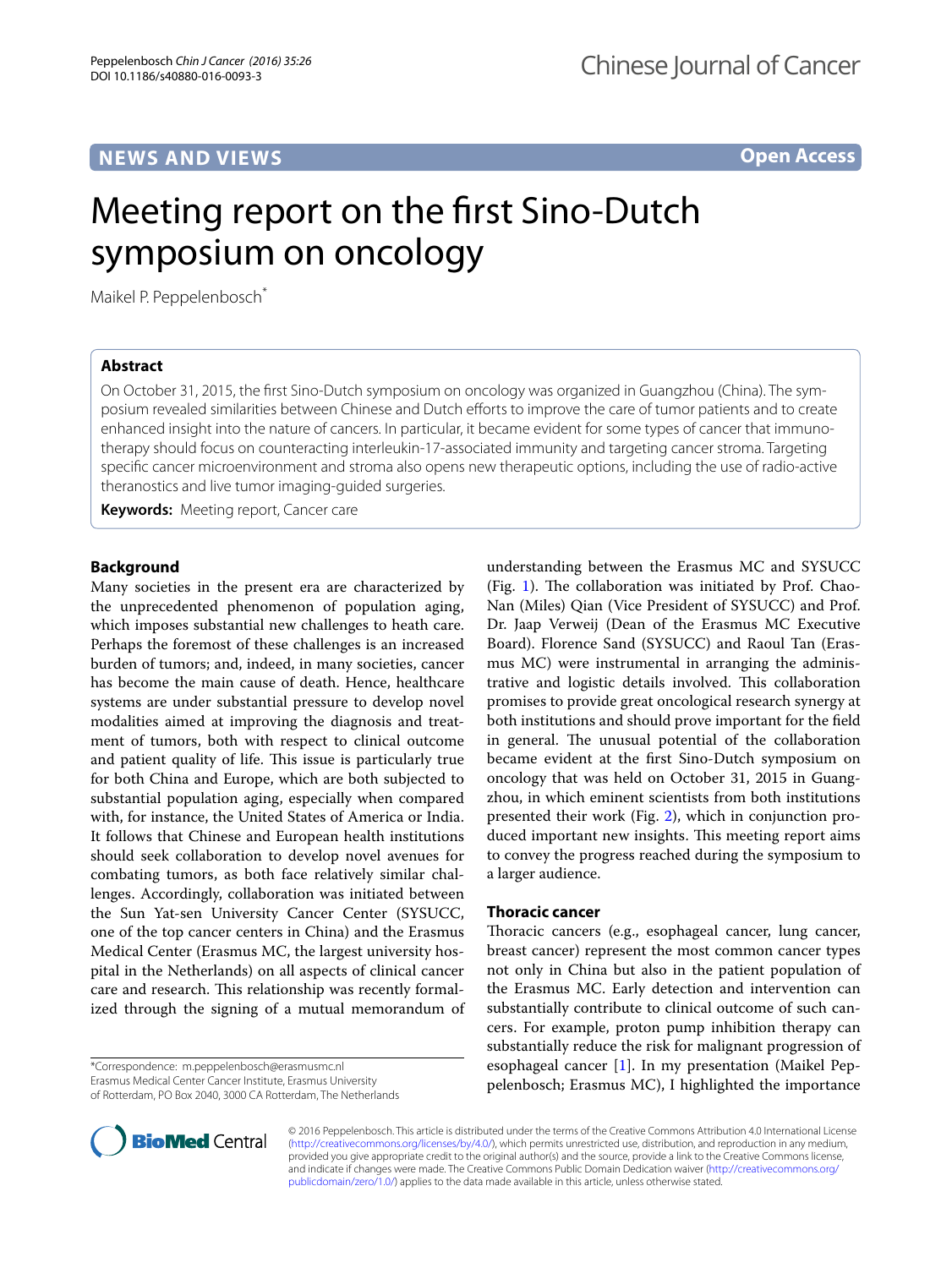

**Fig. 1** Prof. Dr. Jaap Verweij (Dean of the Erasmus Medical Center executive board; *left in the front*) and Prof. Chao-Nan (Miles) Qian (Vice President of the Sun Yat-sen University Cancer Center; *right in the front*) congratulate each other with the signing of the Sino-Dutch collaboration agreement between these two institutions. *From left to right* in the back: Ms. Yao Xu (Deputy Director, Office of International Cooperation and Exchange, Sun Yat-sen University), Prof. Limin Zheng, (Biotherapy Center, Sun Yat-sen University Cancer Center), Mr. Peter Boostma (Health, Welfare and Sport Counselor at Embassy of the Kingdom of the Netherlands in China), Mrs. Marjo Crompvoets (Consul General of the Kingdom of the Netherlands in Guangzhou)

<span id="page-1-0"></span>

on Oncology. *From left to right:* Dr. Shuang Liao, Dr. Yu-Jia Zhu, Prof. Zhen-Ffeng Zhang, Prof. Jean-Phille Pignol, Prof. Marion de Jong, Prof. Jaap Verweij, Prof. Chao-Nan (Miles) Qian (*in the front*), Prof. Timo ten Hagen (*in the back*), Prof. Jose Hardillo, Prof. Clemens Löwik, Mr. Raoul Tan, Prof. Reno Debets, Mrs. Gonny Pasaribu, Prof. Li-Wu Fu, and Mr. Jingmin Kan (Assistant Counsellor for Science and Technology at Embassy of the Kingdom of the Netherlands in China)

<span id="page-1-1"></span>of biochemical characterization of both premalignant and malignant tissues for guiding prevention as well as treatment of such cancers, and this plan was echoed well by data presented by Ling Cai (SYSUCC). He demonstrated that detecting mutations of the epidermal growth factor receptor (EGFR) in non-small cell lung cancer does not provide significant guidance for predicting the

efficacy of EGFR tyrosine kinase inhibitors (TKIs), especially when combined with whole body radiation therapy. Remarkably, in the latter presentation, data were shown that the clinical efficacy of TKIs was independent of the actual mutation (either in the receptor tail or loss of the extracellular domain), and this observation corresponded well with my own earlier finding that kinase activity in thoracic (pre-)cancerous lesions was relatively independent of the underlying mutation status [\[2](#page-2-1)]. Similarly, Dr. Lan-Jun Zhang (SYSUCC) presented data that attempted to identify genetic variations in pulmonary lymphoepithelioma, but the findings were not conclusive. Taken together, these findings suggest that the current emphasis on next-generation sequencing of thoracic cancer samples for guiding personalized medicine may prove to be disappointing. This conclusion highlights how new insights can emerge from bilateral conferences like the one reported here.

#### **The role of the tumor microenvironment**

Cases on the role of the tumor microenvironment were presented by Dr. Limin Zheng (SYSUCC) and Dr. Reno Debets (Erasmus MC), who both focused on the role of the immune system in combating tumors. Dr. Zheng presented his data on the microenvironment of hepatocellular carcinoma, showing that this environment is characterized by suppressive macrophages, which appear Th17-polarized, and thus are poor interferon γ secretors. This microenvironment, although highly pro-inflammatory, is not permissive for cytotoxic T cell responses, enabling a growing tumor to evade immunosurveillance. Alone, these data are highly interesting, as they mechanistically explain the well-established capacity of hepatocellular carcinoma to escape attack by the immune system, even in the context of copious immunoreactivity towards tumor antigens in patients with this type of cancer [[3\]](#page-2-2). However, in context of the work presented by Dr. Reno Debets, these data acquire additional compelling relevance. Dr. Debets has a very efficient platform for engineering enhanced T cell receptors, which can efficiently attack a broad range of tumor types. It has often been suggested that such approaches would benefit from co-administration with ipililumimab, a biological medicine that counteracts regulatory activity. A realization emerged in the audience from Dr. Zheng's prior presentation that, at least for hepatocellular carcinoma, antiinterleukin-17 antibodies (currently used for treating multiple sclerosis but not tumors) may be a more promising treatment strategy.

#### **Novel approaches to cancer eradication**

Interestingly, the specific microenvironment created by tumors to escape anti-cancer immunity may also prove